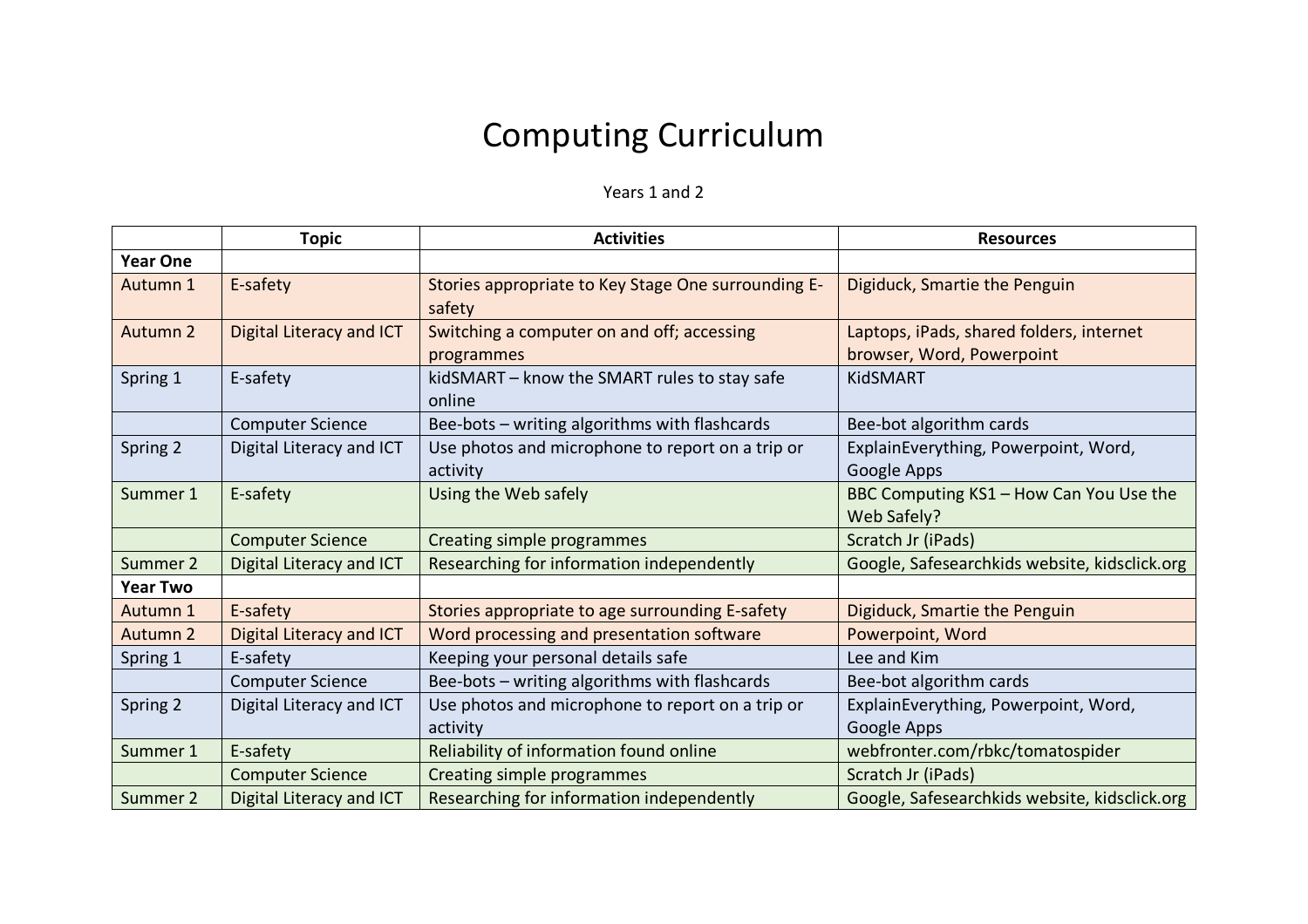| Years 3 and 4 |  |  |  |
|---------------|--|--|--|
|---------------|--|--|--|

|                   | <b>Topic</b>             | <b>Activities</b>                                   | <b>Resources</b>                        |
|-------------------|--------------------------|-----------------------------------------------------|-----------------------------------------|
| <b>Year Three</b> |                          |                                                     |                                         |
| Autumn 1          | E-safety                 | Use SMART rules to create a 'How to be safe online' | KidSMART.org                            |
|                   |                          | video, poster or presentation                       |                                         |
|                   | <b>Computer Science</b>  | 'Jam Sandwich' instructions - clear and concise     | Code-it.co.uk/unplugged/jamsandwich     |
|                   |                          | programming                                         |                                         |
| Autumn 2          | Digital Literacy and ICT | Use photos and microphone to report on a trip or    | ExplainEverything                       |
|                   |                          | activity using ExplainEverything                    |                                         |
| Spring 1          | E-safety                 | Getting help                                        | 'The Adventures of Kara Winston and the |
|                   |                          |                                                     | Smart Crew' on childnet.com             |
|                   | <b>Computer Science</b>  | Algorithms on iPads or computers                    | iPad - Lightbot and Cargobot            |
| Spring 2          | Digital Literacy and ICT | How a network works                                 | Code-it.co.uk/netintsearch              |
| Summer 1          | E-safety                 | Judging the reliability of Information online       | 'The Adventures of Kara Winston and the |
|                   |                          |                                                     | Smart Crew' on childnet.com             |
|                   | <b>Computer Science</b>  | Coding programmes with increasing complexity        | Scratch Jr (iPads); scratchjr.org/teach |
|                   |                          | (specifically using 'If' and 'When' statements)     | (activities 8 and 9)                    |
| Summer 2          | Digital Literacy and ICT | Using the internet to research information and      | Google Docs/Word, Google                |
|                   |                          | presenting that information using a variety of      | Slides/Powerpoint, Explain Everything,  |
|                   |                          | software and apps                                   | iMovie                                  |
|                   | <b>Computer Science</b>  | Introduction to Scratch (as opposed to Scratch Jr.) | Scratch                                 |
|                   |                          | on computers and iPads                              |                                         |
| <b>Year Four</b>  |                          |                                                     |                                         |
| Autumn 1          | E-safety                 | Use SMART rules to create a 'How to be safe online' | KidSMART.org                            |
|                   |                          | video, poster or presentation                       |                                         |
|                   | <b>Computer Science</b>  | Flowcharts for algorithms - playground games        | Code-it.co.uk/unplugged/playgroundgames |
| Autumn 2          | Digital Literacy and ICT | Use photos and microphone to report on a trip or    | ExplainEverything                       |
|                   |                          | activity using ExplainEverything                    |                                         |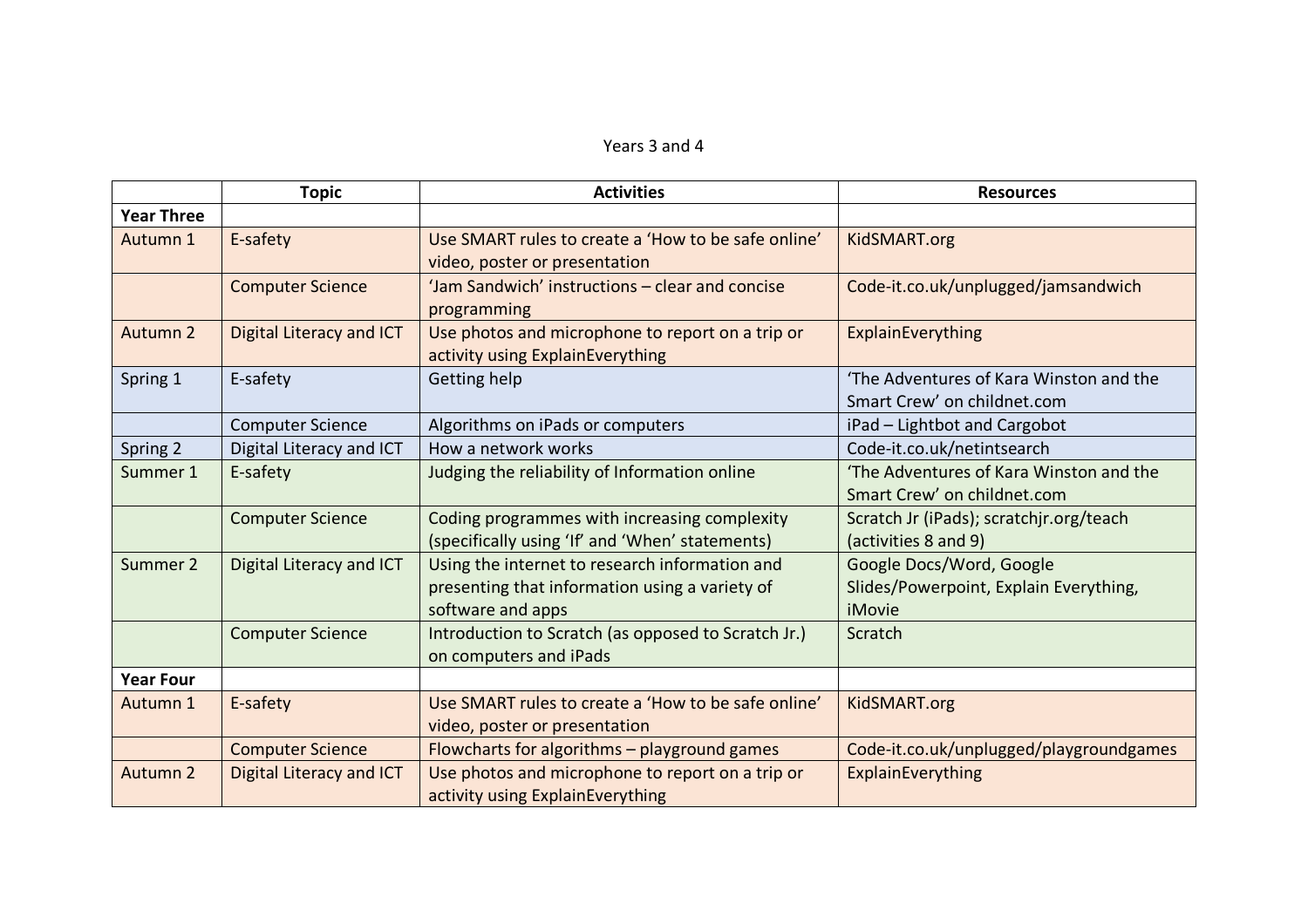| Spring 1 | E-safety                 | Keeping your details safe                        | 'The Adventures of Kara Winston and the |
|----------|--------------------------|--------------------------------------------------|-----------------------------------------|
|          |                          |                                                  | Smart Crew' on childnet.com             |
|          | <b>Computer Science</b>  | Algorithms on iPads or computers                 | iPad - Lightbot and Cargobot            |
| Spring 2 | Digital Literacy and ICT | Searching the Internet                           |                                         |
| Summer 1 | E-safety                 | Meeting people online                            | 'The Adventures of Kara Winston and the |
|          |                          |                                                  | Smart Crew' on childnet.com (Chapter 5) |
|          | Digital Literacy and ICT | Using the internet to research information and   | Google Docs/Word, Google                |
|          |                          | presenting that information using a variety of   | Slides/Powerpoint, Explain Everything,  |
|          |                          | software and apps                                | iMovie                                  |
| Summer 2 | <b>Computer Science</b>  | Scratch programming: changing the colours of     | Code-it.co.uk/scratch/dressingup        |
|          |                          | characters and controlling an object to create a | Code-it.co.uk/scratch/smokingcar        |
|          |                          | game                                             |                                         |

## Years 5 and 6

|                  | <b>Topic</b>             | <b>Activities</b>                          | <b>Resources</b>                       |
|------------------|--------------------------|--------------------------------------------|----------------------------------------|
| <b>Year Five</b> |                          |                                            |                                        |
| Autumn 1         | E-safety                 | <b>Digital Footprints</b>                  | Kidsmart.org.uk/digitalfootprints      |
|                  | <b>Computer Science</b>  | Programming a face                         | The Emotion Machine activity on        |
|                  |                          |                                            | teachinglondoncomputing.org            |
| Autumn 2         | Digital Literacy and ICT | Using the internet to research topic work  | Google Docs/Word                       |
| Spring 1         | E-safety                 | Reliability of Information on the internet | www.uncyclopaedia (Is the Moon made of |
|                  |                          |                                            | cheese?)                               |
|                  | <b>Computer Science</b>  | Scratch programming                        | Code-it.co.uk/csplanning               |
| Spring 2         | Digital Literacy and ICT | What is the World Wide Web?                | Bbc.co.uk/guides/s2nbgk7               |
| Summer 1         | E-safety                 | Social networking                          | Keeping Your Information Private on    |
|                  |                          |                                            | YouTube                                |
|                  | <b>Computer Science</b>  | Scratch programming                        | Code-it.co.uk/csplanning               |
| Summer 2         | <b>Computer Science</b>  | Entering code using text                   | Raspberry Pi                           |